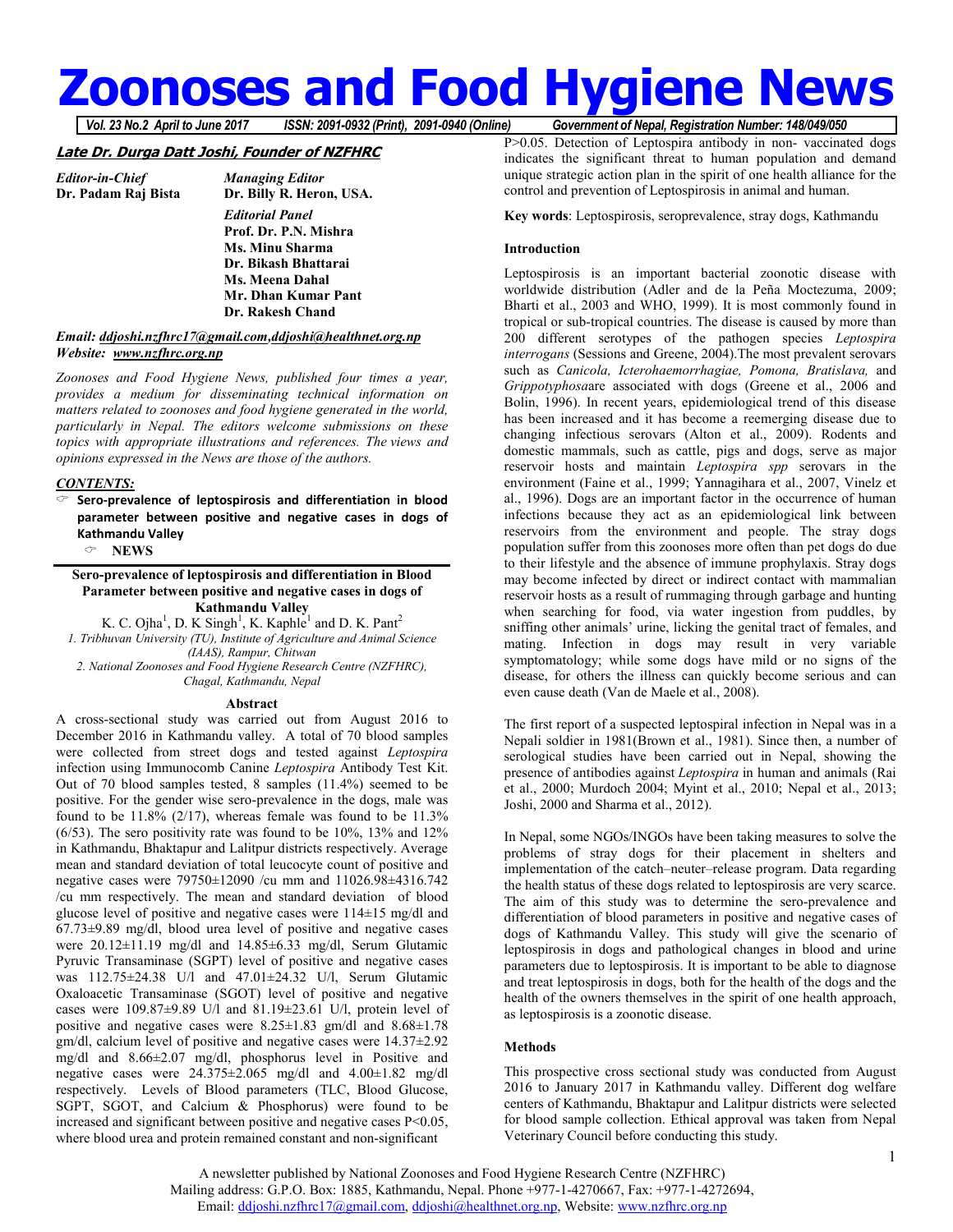#### **Blood sample collection and analysis**

A total of 70 unvaccinated stray dog blood samples were collected from radial vein using 21 G needle syringes and transported to National Zoonoses and Food Hygiene Research Centre (NZFHRC) Chagal, Kathmandu for serum separation and testing. Gender and age of dogs were also reported. Age was estimated by examining the teeth of dogs. Duplicate blood sample were sent to Manmohan Memorial Hospital for testing the haematological parameters. The blood samples were allowed to clot and then centrifuged at 2000 rpm for 15 minutes. The serum sample was then kept separated and stored in a cryovial at 2-8°C until tested. Serology was done by using ELISA test Kit (Biogal's Immunocomb Canine Antibody Test Kit). The Immuno Comb test which is based on the "dot – ELISA" technology is more sensitive than the Microscopic Agglutination Test (MAT), yet it does not presume to identify the specific serotype.

The ImmunoComb® Canine Leptospira test kit is suitable for the detection of rising antibody levels due to infection with any of the following serovars: *L. canicola, L. icterohemorragiae*, following serovars: *L. canicola, L. icterohemorragiae*, L. *grippotyphosa* and L. *Pomona* serovars.

#### **Statistical analysis**

Data were analyzed using SPSS software (18<sup>th</sup> version) and Microsoft excel (2007 version). Descriptive and parametric tests (Z test for significance of difference means) were calculated.

#### **Results**

A total of 70 dog sera were tested by using immuno comb dot-ELISA. Out of 70 cases, 8 (11.42%) cases were found to be positive for leptospirosis infection. Among 70 dogs, 17 were male and 53 were female dogs. The sero-positivity rate was found to be 2 (11.8%) in male and 6 (11.3%) in female. The highest sero-positivity rate was found to be 4 (11.8%) in 12-24 month age groups and there was no infection in the 48-60 and 60-72 month age groups (Table No.1).

**Table No.1: Age and gender wise distribution of seropositivity cases of Leptospira in dogs** 

| <b>Parameters</b> | Frequency | <b>ELISA Test</b> |                 |  |  |
|-------------------|-----------|-------------------|-----------------|--|--|
| Gender            |           | <b>Positive</b>   | <b>Negative</b> |  |  |
| Male              | 17        | $2(11.8)^*$       | 15(88.2)        |  |  |
| Female            | 53        | 6(11.3)           | 47(88.7)        |  |  |
| Age(months)       |           |                   |                 |  |  |
| $0 - 12$          | 14        | 1(7.14)           | 13              |  |  |
| $12 - 24$         | 24        | 4(16.67)          | 20              |  |  |
| 24-36             | 14        | 2(14.28)          | 12              |  |  |
| 36-48             | 9         | 1(11.11)          | 8               |  |  |
| 48-60             |           | 0(0)              | 5               |  |  |

| $60-7$       |                    | 0(0)            |           |
|--------------|--------------------|-----------------|-----------|
| <b>Total</b> | $\neg \wedge$<br>v | $\Lambda$<br>τ∠ | 62(88.58) |

#### **\*parenthesis indicates percentage**

Among 8 positive samples 1 sample was highly positive reaction to Leptospira, 4 samples were positive reaction to Leptospira and 3 samples showed low positive reaction to Leptospira (Table 2). For the area wise distribution of sero-prevalence, the highest seropositivity rate  $2/15(13%)$  was recorded in Bhaktapur followed by Laitpur  $3/25(12\%)$  and Kathmandu  $3/30(10\%)$  respectively (Table 3).

| Table No. 2: Sero-prevalence of Leptospirosis in dogs |  |  |  |  |  |  |  |
|-------------------------------------------------------|--|--|--|--|--|--|--|
|-------------------------------------------------------|--|--|--|--|--|--|--|

| <b>Results</b>           | Frequency    |
|--------------------------|--------------|
| Negative                 | $62(88.6)^*$ |
| Highly positive reaction | (1.5,        |
| Positive reaction        | 4(5.7)       |
| Low positive reaction    | 364.2        |
| Total                    | 70           |

**\*Parenthesis indicates percentage** 

|  |                       |  | Table No.3: Areas wise distribution of sero-prevalence of |  |
|--|-----------------------|--|-----------------------------------------------------------|--|
|  | Leptospirosis in dogs |  |                                                           |  |

| <b>Districts</b> | <b>Tested sera</b> | Frequency |
|------------------|--------------------|-----------|
| Kathmandu        | 30                 | $3(10)*$  |
| Bhaktapur        |                    |           |
| Lalitpur         | 25                 |           |
| Total            | 70                 | 11.4,     |

**\*Parenthesis indicates percentage** 

For the differentiation in blood parameters of positive and negative cases, average mean and standard deviation of total leucocyte count of positive and negative cases were 79750±12090 /cu mm and 11026.98±4316.742 /cu mm respectively. The mean and standard deviation of blood glucose level of positive and negative cases were 114±15 mg/dl and 67.73±9.89 mg/dl, blood urea level of positive and negative cases were 20.12±11.19 mg/dl and 14.85±6.33 mg/dl, Serum Glutamic Pyruvic Transaminase (SGPT) level of positive and negative cases were 112.75±24.38 U/l and 47.01±24.32 U/l, *Serum*  Glutamic Oxaloacetic Transaminase (SGOT) level of positive and negative cases were 109.87±9.89 U/l and 81.19±23.61 U/l, protein level of positive and negative cases were 8.25±1.83 gm/dl and 8.68±1.78 gm/dl, calcium level of positive and negative cases were 14.37±2.92 mg/dl and 8.66±2.07 mg/dl, phosphorus level in Positive and negative cases were  $24.375\pm2.065$  mg/dl and  $4.00\pm1.82$  mg/dl respectively. Levels of Blood parameters (TLC, Blood Glucose, SGPT, SGOT, and Calcium & Phosphorus) were found to be increased and significant between positive and negative cases P<0.005 where blood urea and protein remained constant and nonsignificant P>0.05 (TableNo.4).

| таріс год та ілікі сипанон ні рібой раганість з ін розні ус ани недаті є сазез |              |                                                |           |                  |          |           |                   |          |
|--------------------------------------------------------------------------------|--------------|------------------------------------------------|-----------|------------------|----------|-----------|-------------------|----------|
| <b>Parameters</b>                                                              | <b>Units</b> | <b>Positive cases</b><br><b>Negative cases</b> |           |                  |          |           |                   |          |
|                                                                                |              | Mean                                           | <b>SD</b> | Range            | Mean     | <b>SD</b> | Range             | P-value  |
| Leucocyte count                                                                | /cu mm       | 79750                                          | 12090     | 79750+12090      | 11026.98 | 4316.742  | 11026.98+4316.742 | < 0.0001 |
| Differentiate count                                                            |              |                                                |           |                  |          |           |                   |          |
| <b>Neutrophils</b>                                                             | /cu mm       | 27512                                          | 17830     | 27512+17830      | 5748.54  | 3778.08   | 5748.54+3778.08   | 0.0006   |
| Lymphocyte                                                                     | /cu mm       | 42981                                          | 18544     | $42981 + 18544$  | 4701.63  | 3648.71   | 4701.63+3648.71   | < 0.0001 |
| Eosinophil                                                                     | /cu mm       | 2210                                           | 2100      | 2210+2100        | 260.03   | 215.73    | $260.03 + 215.73$ | 0.0088   |
| <b>Monocytes</b>                                                               | /cu mm       | 1648                                           | 1153      | $1648 + 1153$    | 352.14   | 447.64    | 352.14+447.64     | 0.0016   |
| <b>Basophils</b>                                                               | /cu mm       | 1052                                           | 1369      | 1052+1369        | 159.873  | 169.12    | 159.873+169.12    | 0.0655   |
| <b>Blood Glucose</b>                                                           | mg/dl        | 114                                            | 15        | $114 + 15$       | 67.73    | 9.89      | $67.73 + 9.89$    | < 0.0001 |
| <b>Blood Urea</b>                                                              | mg/dl        | 20.12                                          | 11.19     | $20.12 + 11.19$  | 14.85    | 6.33      | $14.85 + 6.33$    | 0.1933   |
| <b>SGPT</b>                                                                    | U/I          | 112.75                                         | 24.38     | $112.75 + 24.38$ | 47.01    | 24.32     | $47.01 + 24.32$   | < 0.0001 |
| <b>SGOT</b>                                                                    | U/I          | 109.87                                         | 9.89      | 109.87+9.89      | 81.19    | 23.61     | $81.19 + 23.61$   | < 0.001  |
| Protein                                                                        | gm/dl        | 8.25                                           | 1.83      | $8.25 + 1.83$    | 8.68     | 1.78      | $8.68 + 1.78$     | 0.5307   |
| Calcium                                                                        | mg/dl        | 14.37                                          | 2.92      | 14.37+2.92       | 8.66     | 2.07      | $8.66 + 2.07$     | < 0.0001 |
| <b>Phosphorus</b>                                                              | mg/dl        | 24.375                                         | 2.065     | $24.375 + 2.065$ | 4.00     | 1.82      | $4.00+1.82$       | < 0.0001 |

**Table No. 4: Differentiation in blood parameters in positive and negative cases**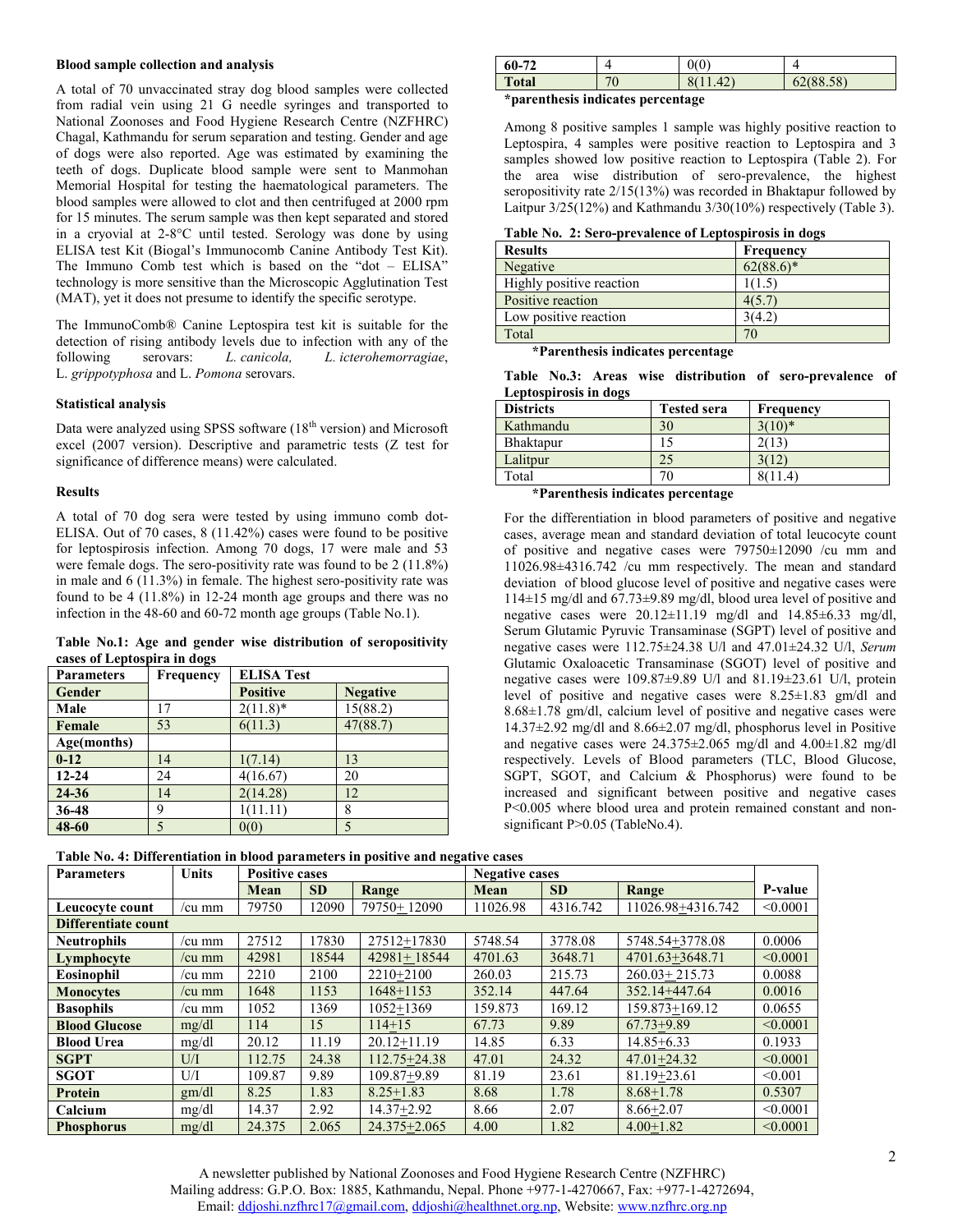#### **Discussion**

The seroprevalence of Leptospirosis in Kathmandu Valley was found to be 11.4%. Previous studies demonstrate that seroprevalence of *Leptospira* among cattle and buffaloes were found to be 5.5% and 11% respectively in Nepal (Joshi and Joshi, 2000a, 2001b). Similar serological survey was done throughout Nepal by Dyson et al., (2000). They found the prevalence rate of 17% in different species of livestock, and suggested that chronic infection is very common.

Chuan-Jiang Lai et al. (2005) found 45.6% seropositivity of *Leptospira* in dogs in Northern Taiwan. However, Tongkorn M. et al. (2006) found 11% in Thailand and Gautam R. et al., (2010) found 8.1% in USA seropositivity of *Leptospira* antibodies in dogs.

In a survey conducted in Japan over a period of three years, 1.2% seroprevalence was observed in dogs (Ryu 1975). In another study conducted by Abdoel T. H. (2011), the seroprevalence was 21.3% in dogs. In a study conducted by Dayou Shi et al. (2012), the seroprevalence of Leptospirosis was 7.3%. The prevalence of *Leptospira* antibodies in dogs has varied among different countries: 21.3% in India (Venkataraman and Nedunchelliyan, 1992) and 6.36% in Italy (Cerri et al., 2003). Climate may be an important factor affecting the prevalence of *Leptospira* in each area. The suitable climate for *Leptospira* is the tropical climate, and the prevalence of *Leptospira* has been found to be the highest in the rainy season (Ward et al., 2002).

The highest number of leptospira positive cases belonged to the age group 12-24 months (i.e. less than 1 year of age). This might be due to the fact that the samples collected were more in number in this age group. This is similar to the study done by Ghneim et al. (2007). However, Ward et al. (2004) found dogs between 4 and 9 years of age were more likely to acquire infection than dogs less than 1 year of age.

*Leptospira* positivity was equal in males and female in this study. However, Harkin and Gartrell in 1996 and Miller et al. (2007) identified more infected females than males while in 1992 Rentko et al. (1992) and Zwijnenberg et al. (2008) found more infected males than females. The prevalence rate seemed to be higher in Bhaktapur (13.33%) district.

In this study, the levels of blood parameters (TLC, Blood Glucose, SGPT, SGOT, and Calcium & Phosphorus) were found to be significant between positive and negative cases P<0.005 where blood urea and protein were non-significant P>0.05. The Immuno Comb® ELISA kit has a mixture of antigens of four of these most common serovars in dogs. Hence, the positive results obtained in the present study are likely to indicate exposure to one or more of these common serovars. However, a lack of serovar-specific data in the present study makes it difficult to conclude on the predominant serovar. Infection with serovar Icterohaemorrhagiae has classically been associated with either acute haemorrhagic disease or liver failure and uraemia (Wohl, 1996). In contrast, patients with classic infections from serovar Canicola are likely to exhibit acute renal failure associated with less hepatic involvement (Wohl, 1996). Infections from serovars Pomona, Grippotyphosa and Bratislava have recently been reported to be predominantly associated with renal involvement and less consistent hepatic involvement (Adin & Cowgill 2000; Birnbaum et al., 1998; Brown et al. 1996; Okewole & Ayoola 2009). Protein, calcium and phosphorous estimated high in positive cases which is consistent with other previous studies. Birnbaum et al. (1998) found hyperphosphatemia in 50% of the dogs. With those high numbers it is suggested to take a phosphate sample in dogs suspected or diagnosed with Leptospirosis. The development of hyperphosphatemia could be due to development of a renal failure,

but it can also be due to delayed serum separation, dietary excess, hemolysis or another cause (Ettinger & Feldman, 2010).

# **Conclusion**

Detection of Leptospira antibody in non- vaccinated dogs indicate the significant threat to human population and demand unique strategic action plan in the spirit of one health alliance for the control and prevention of Leptospirosis in animal and human. Levels of blood parameters (TLC, Blood Glucose, SGPT, SGOT, and Calcium & Phosphorus) were increased and significant where blood urea and protein remained constant and non-significant.

# **References**

- Abdoel, TH. (2011). Rapid test for the sero diagnosis of acute canine Leptospirosis. *Vet. Microbiol.*
- Adin, CA. & Cowgill, LD. (2000). 'Treatment and outcome of dogs with leptospirosis: 36 cases (1990–1998)', Journal of the American Veterinary Medical Association 216(3), 371–375. http://dx.doi.org/10.2460/javma.2000.216.371, PMid:10668536
- Adler B, de la Peña Moctezuma A. *Leptospira* and Leptospirosis. Vet Microbiol. 2009.
- Alton GD, Berke O, Reid-Smith R, Ojkic D, Prescott JF. Increase in seroprevalence of canine leptospirosis and its risk factors, Ontario 1998-2006. *Can J Vet Res* 2009; 73: 167–175.
- Bharti AR, Nally JE, Ricaldi JN, Matthias MA, Diaz MM, Lovett MA. Leptospirosis: a zoonotic disease of global importance. *Lancet Infect Dis.* 2003;3:757–771. doi: 10.1016/S1473- 3099(03)00830-2.
- Birnbaum N, Barr S., Center SA, Schermerhorn J, Randolph JF and Simpson KW (1998). Naturally acquired leptospirosis in 36 dogs: Serologic and clinicopathological features. *J.Sm.Anim.Pract*; 39: 231.
- Bolin CA, (1996). Diagnosis of Leptospirosis: a reemerging disease of companion animals. *Semin Vet Med Surg (Small Animal),* 11, pp. 166-71.
- Brown GW, Madasamy M, Bernthal P, Groves MG. (1981). Leptospirosis in Nepal. *Transactions of the Royal Society of Tropical Medicine and Hygiene*, 75, pp. 572-573.
- Brown CA, Roberts AW, Miller MA, Davis DA, Brown SA, Bolin CA. et al., (1996). 'Leptospira interrogans serovar Grippotyphosa infection in dogs', *Journal of the American Veterinary Medical Association* 209, 1265–1267. PMid:8837647
- Cerri D, Ebani V, Fratini F, Pinzauti P, Andreani E. (2003). Epidemiology of Leptospirosis: observations on serological data obtained by a "diagnostic laboratory for Leptospirosis" from 1995 to 2001. *New Microbiol,* 26, pp. 383-9.
- Chuan-Jiang Lai, Ching-Chih Liu, Debbie. Ho and Ming-Jeng Pan. 2005. Seroprevalence of Leptospira Infection among Stray Dogs at Northern Taiwan. *Taiwan Vet Journal*, 31(1), pp.1-8.
- Dayou Shi, M Liu, S Guo, S Liao, M Sun, J Liu, L Wang, Z Wang, S Wang, D Yang and T Chai. (2012). Serological survey of canine Leptospirosis in Southern China. *Pak Vet J*, 32(2), pp. 280-282.
- Dyson D, Sharma B, and Pant G R. 2000. Investigation on infertility in cattle and buffaloes in Nepal. *Veterinary Review (Kathmandu),* pp. 15.
- Ettinger SJ. & Feldman EC. (2010). Textbook of Veterinary Internal Medicine, 7. ed. St Louis, Missouri, USA, Saunders Elsevier.
- Faine S, Adler B, Bolin C, Perolat P. Leptospira and leptospirosis. 2. MediSci, Melbourne; 1999. Clinical leptospirosis in humans.
- Ghneim GS, Viers JH, Chomel BB, Kass PH, Descollonges DA and Johnson ML. (2007). Use of a case control study and geographical information systems to determine environmental and demographic risk factors for canine Leptospirosis. *Veterinary Research*, 38, pp. 37-50.